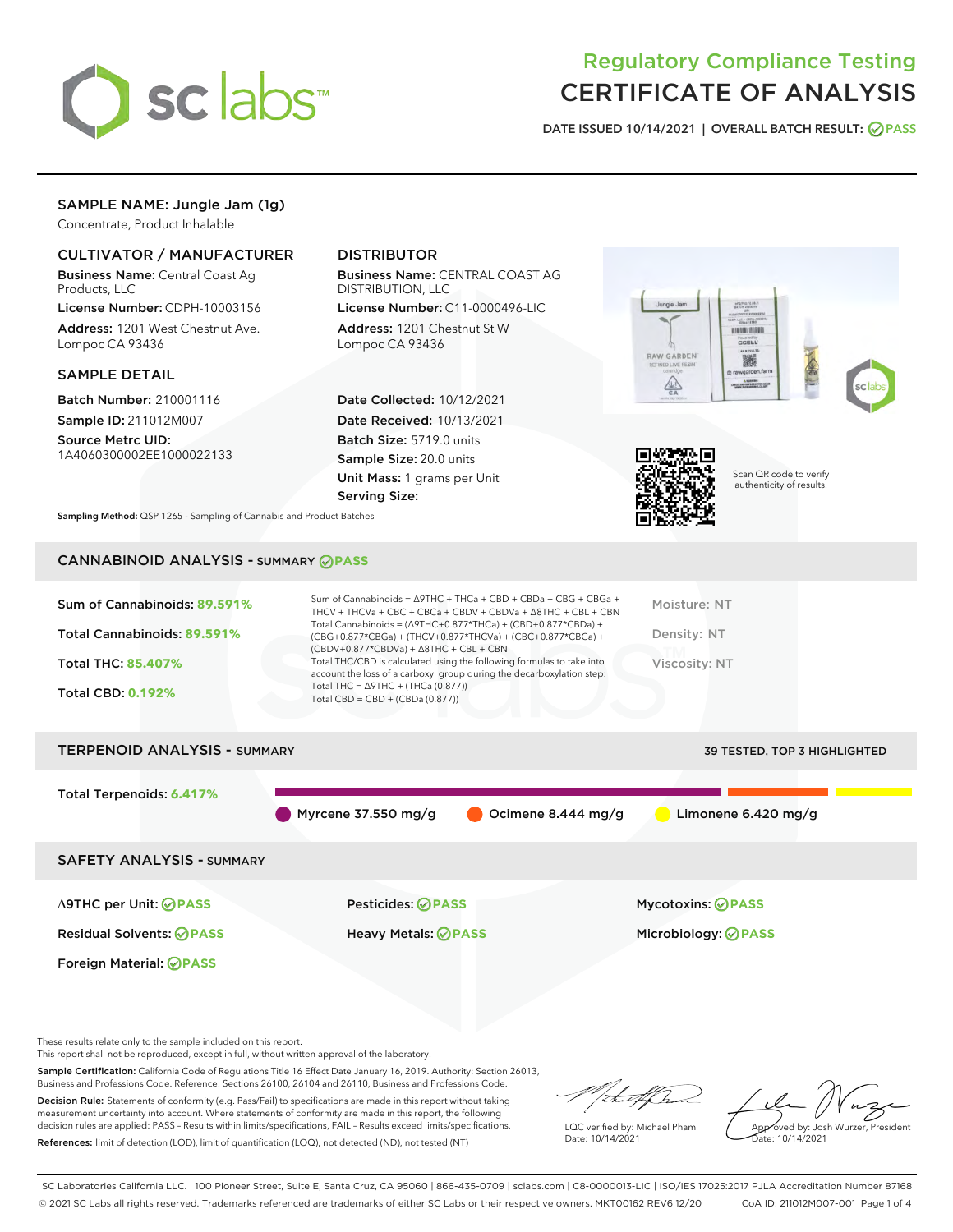



JUNGLE JAM (1G) | DATE ISSUED 10/14/2021 | OVERALL BATCH RESULT:  $\bigcirc$  PASS

#### CANNABINOID TEST RESULTS - 10/13/2021 2 PASS

Tested by high-performance liquid chromatography with diode-array detection (HPLC-DAD). **Method:** QSP 1157 - Analysis of Cannabinoids by HPLC-DAD

#### TOTAL CANNABINOIDS: **89.591%**

Total Cannabinoids (Total THC) + (Total CBD) + (Total CBG) + (Total THCV) + (Total CBC) + (Total CBDV) + ∆8THC + CBL + CBN

TOTAL THC: **85.407%** Total THC (∆9THC+0.877\*THCa)

TOTAL CBD: **0.192%**

Total CBD (CBD+0.877\*CBDa)

TOTAL CBG: 3.382% Total CBG (CBG+0.877\*CBGa)

TOTAL THCV: 0.4% Total THCV (THCV+0.877\*THCVa)

TOTAL CBC: ND Total CBC (CBC+0.877\*CBCa)

TOTAL CBDV: ND Total CBDV (CBDV+0.877\*CBDVa)

| <b>COMPOUND</b>  | LOD/LOQ<br>(mg/g)          | <b>MEASUREMENT</b><br><b>UNCERTAINTY</b><br>mg/g | <b>RESULT</b><br>(mg/g) | <b>RESULT</b><br>(%) |
|------------------|----------------------------|--------------------------------------------------|-------------------------|----------------------|
| <b>A9THC</b>     | 0.06/0.26                  | ±29.380                                          | 854.07                  | 85.407               |
| <b>CBG</b>       | 0.06/0.19                  | ±1.333                                           | 33.82                   | 3.382                |
| <b>THCV</b>      | 0.1/0.2                    | ±0.20                                            | 4.0                     | 0.40                 |
| <b>CBN</b>       | 0.1/0.3                    | ±0.14                                            | 2.1                     | 0.21                 |
| <b>CBD</b>       | 0.07/0.29                  | ±0.089                                           | 1.92                    | 0.192                |
| $\triangle$ 8THC | 0.1 / 0.4                  | N/A                                              | <b>ND</b>               | <b>ND</b>            |
| <b>THCa</b>      | 0.05/0.14                  | N/A                                              | <b>ND</b>               | <b>ND</b>            |
| <b>THCVa</b>     | 0.07/0.20                  | N/A                                              | <b>ND</b>               | <b>ND</b>            |
| <b>CBDa</b>      | 0.02/0.19                  | N/A                                              | <b>ND</b>               | <b>ND</b>            |
| <b>CBDV</b>      | 0.04/0.15                  | N/A                                              | <b>ND</b>               | <b>ND</b>            |
| <b>CBDVa</b>     | 0.03/0.53                  | N/A                                              | <b>ND</b>               | <b>ND</b>            |
| <b>CBGa</b>      | 0.1/0.2                    | N/A                                              | <b>ND</b>               | <b>ND</b>            |
| <b>CBL</b>       | 0.06 / 0.24                | N/A                                              | <b>ND</b>               | <b>ND</b>            |
| <b>CBC</b>       | 0.2 / 0.5                  | N/A                                              | <b>ND</b>               | <b>ND</b>            |
| <b>CBCa</b>      | 0.07/0.28                  | N/A                                              | <b>ND</b>               | <b>ND</b>            |
|                  | <b>SUM OF CANNABINOIDS</b> |                                                  | 895.91 mg/g             | 89.591%              |

#### **UNIT MASS: 1 grams per Unit**

| ∆9THC per Unit                        | 1120 per-package limit     | 854.07 mg/unit<br><b>PASS</b> |
|---------------------------------------|----------------------------|-------------------------------|
| <b>Total THC per Unit</b>             |                            | 854.07 mg/unit                |
| <b>CBD per Unit</b>                   |                            | $1.92$ mg/unit                |
| <b>Total CBD per Unit</b>             |                            | $1.92$ mg/unit                |
| Sum of Cannabinoids<br>per Unit       |                            | 895.91 mg/unit                |
| <b>Total Cannabinoids</b><br>per Unit |                            | 895.91 mg/unit                |
| <b>MOISTURE TEST RESULT</b>           | <b>DENSITY TEST RESULT</b> | <b>VISCOSITY TEST RESULT</b>  |

Not Tested

Not Tested

Not Tested

#### TERPENOID TEST RESULTS - 10/14/2021

Terpene analysis utilizing gas chromatography-flame ionization detection (GC-FID). **Method:** QSP 1192 - Analysis of Terpenoids by GC-FID

| <b>COMPOUND</b>         | LOD/LOQ<br>(mg/g) | <b>MEASUREMENT</b><br><b>UNCERTAINTY</b><br>mg/g | <b>RESULT</b><br>(mg/g)                         | <b>RESULT</b><br>(%) |
|-------------------------|-------------------|--------------------------------------------------|-------------------------------------------------|----------------------|
| <b>Myrcene</b>          | 0.008 / 0.025     | ±0.4844                                          | 37.550                                          | 3.7550               |
| Ocimene                 | 0.011 / 0.038     | ±0.2711                                          | 8.444                                           | 0.8444               |
| Limonene                | 0.005 / 0.016     | ±0.0918                                          | 6.420                                           | 0.6420               |
| $\upbeta$ Caryophyllene | 0.004 / 0.012     | ±0.1190                                          | 3.343                                           | 0.3343               |
| $\alpha$ Pinene         | 0.005 / 0.017     | ±0.0230                                          | 2.673                                           | 0.2673               |
| $\beta$ Pinene          | 0.004 / 0.014     | ±0.0214                                          | 1.862                                           | 0.1862               |
| $\alpha$ Humulene       | 0.009 / 0.029     | ±0.0301                                          | 0.938                                           | 0.0938               |
| Linalool                | 0.009 / 0.032     | ±0.0337                                          | 0.887                                           | 0.0887               |
| trans-β-Farnesene       | 0.008 / 0.025     | ±0.0240                                          | 0.677                                           | 0.0677               |
| Fenchol                 | 0.010 / 0.034     | ±0.0126                                          | 0.326                                           | 0.0326               |
| Terpineol               | 0.016 / 0.055     | ±0.0197                                          | 0.321                                           | 0.0321               |
| Camphene                | 0.005 / 0.015     | ±0.0016                                          | 0.139                                           | 0.0139               |
| Terpinolene             | 0.008 / 0.026     | ±0.0022                                          | 0.106                                           | 0.0106               |
| <b>Borneol</b>          | 0.005 / 0.016     | ±0.0041                                          | 0.098                                           | 0.0098               |
| Guaiol                  | 0.009 / 0.030     | ±0.0039                                          | 0.083                                           | 0.0083               |
| $\alpha$ Bisabolol      | 0.008 / 0.026     | ±0.0042                                          | 0.079                                           | 0.0079               |
| Citronellol             | 0.003 / 0.010     | ±0.0036                                          | 0.074                                           | 0.0074               |
| <b>Nerolidol</b>        | 0.009 / 0.028     | ±0.0045                                          | 0.071                                           | 0.0071               |
| Fenchone                | 0.009 / 0.028     | ±0.0013                                          | 0.045                                           | 0.0045               |
| Caryophyllene<br>Oxide  | 0.010 / 0.033     | ±0.0016                                          | 0.034                                           | 0.0034               |
| $\alpha$ Terpinene      | 0.005 / 0.017     | N/A                                              | <loq< th=""><th><loq< th=""></loq<></th></loq<> | <loq< th=""></loq<>  |
| Nerol                   | 0.003 / 0.011     | N/A                                              | <loq< th=""><th><loq< th=""></loq<></th></loq<> | <loq< th=""></loq<>  |
| Sabinene                | 0.004 / 0.014     | N/A                                              | <b>ND</b>                                       | ND                   |
| $\alpha$ Phellandrene   | 0.006 / 0.020     | N/A                                              | ND                                              | ND                   |
| 3 Carene                | 0.005 / 0.018     | N/A                                              | ND                                              | ND                   |
| p-Cymene                | 0.005 / 0.016     | N/A                                              | <b>ND</b>                                       | <b>ND</b>            |
| Eucalyptol              | 0.006 / 0.018     | N/A                                              | ND                                              | ND                   |
| $\gamma$ Terpinene      | 0.006 / 0.018     | N/A                                              | ND                                              | ND                   |
| Sabinene Hydrate        | 0.006 / 0.022     | N/A                                              | <b>ND</b>                                       | ND                   |
| (-)-Isopulegol          | 0.005 / 0.016     | N/A                                              | ND                                              | <b>ND</b>            |
| Camphor                 | 0.006 / 0.019     | N/A                                              | ND                                              | ND                   |
| Isoborneol              | 0.004 / 0.012     | N/A                                              | ND                                              | ND                   |
| Menthol                 | 0.008 / 0.025     | N/A                                              | <b>ND</b>                                       | ND                   |
| R-(+)-Pulegone          | 0.003 / 0.011     | N/A                                              | <b>ND</b>                                       | ND                   |
| Geraniol                | 0.002 / 0.007     | N/A                                              | ND                                              | ND                   |
| <b>Geranyl Acetate</b>  | 0.004 / 0.014     | N/A                                              | ND                                              | ND                   |
| $\alpha$ Cedrene        | 0.005 / 0.016     | N/A                                              | <b>ND</b>                                       | ND                   |
| Valencene               | 0.009 / 0.030     | N/A                                              | ND                                              | ND                   |
| Cedrol                  | 0.008 / 0.027     | N/A                                              | <b>ND</b>                                       | ND                   |
| <b>TOTAL TERPENOIDS</b> |                   |                                                  | 64.170 mg/g                                     | 6.417%               |

SC Laboratories California LLC. | 100 Pioneer Street, Suite E, Santa Cruz, CA 95060 | 866-435-0709 | sclabs.com | C8-0000013-LIC | ISO/IES 17025:2017 PJLA Accreditation Number 87168 © 2021 SC Labs all rights reserved. Trademarks referenced are trademarks of either SC Labs or their respective owners. MKT00162 REV6 12/20 CoA ID: 211012M007-001 Page 2 of 4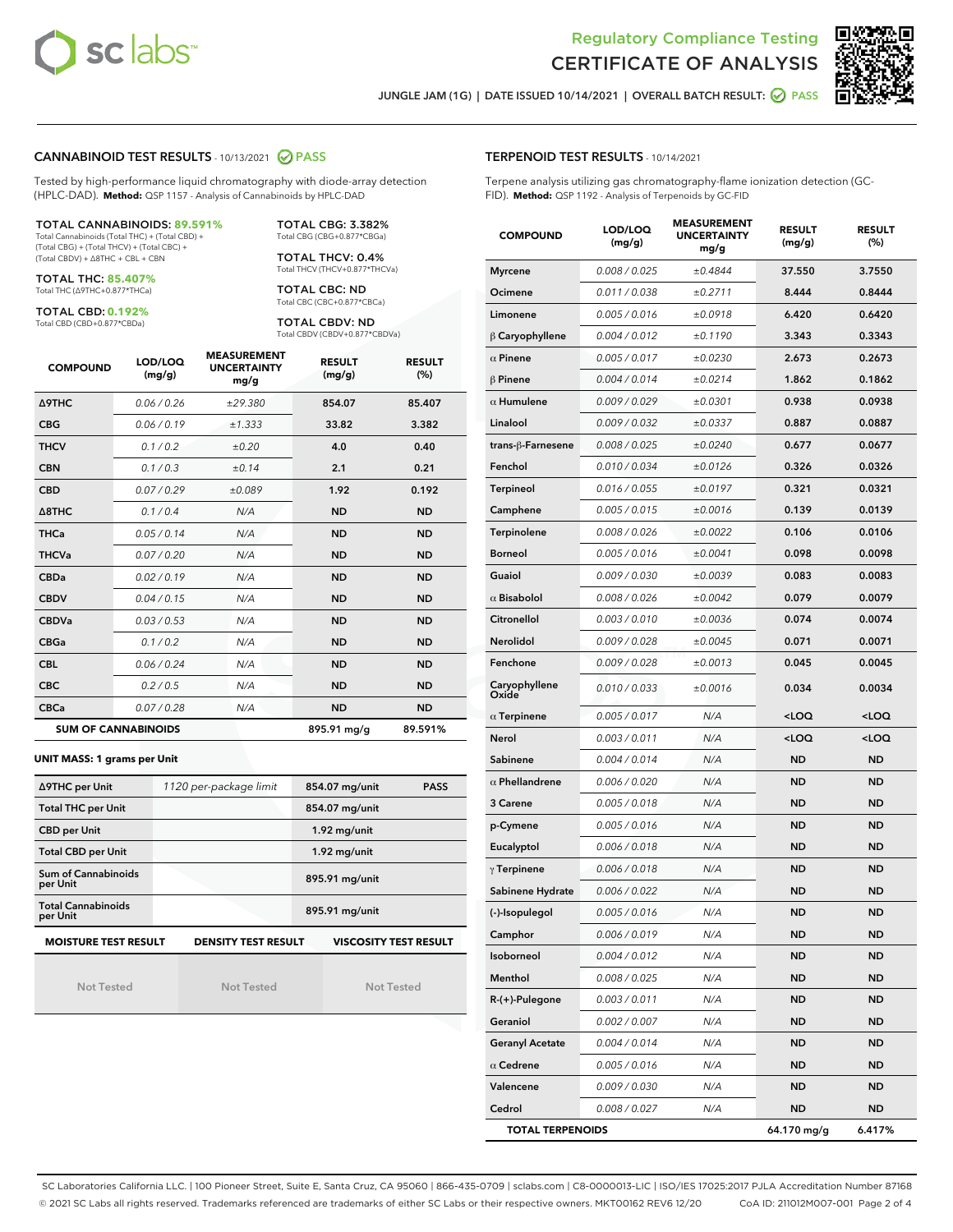



JUNGLE JAM (1G) | DATE ISSUED 10/14/2021 | OVERALL BATCH RESULT: 2 PASS

#### CATEGORY 1 PESTICIDE TEST RESULTS - 10/14/2021 2 PASS

Pesticide and plant growth regulator analysis utilizing high-performance liquid chromatography-mass spectrometry (HPLC-MS) or gas chromatography-mass spectrometry (GC-MS). \*GC-MS utilized where indicated. **Method:** QSP 1212 - Analysis of Pesticides and Mycotoxins by LC-MS or QSP 1213 - Analysis of Pesticides by GC-MS

| <b>COMPOUND</b>             | LOD/LOQ<br>$(\mu g/g)$ | <b>ACTION</b><br><b>LIMIT</b><br>$(\mu g/g)$ | <b>MEASUREMENT</b><br><b>UNCERTAINTY</b><br>µg/g | <b>RESULT</b><br>$(\mu g/g)$ | <b>RESULT</b> |
|-----------------------------|------------------------|----------------------------------------------|--------------------------------------------------|------------------------------|---------------|
| Aldicarb                    | 0.03/0.08              | $>$ LOD                                      | N/A                                              | <b>ND</b>                    | <b>PASS</b>   |
| Carbofuran                  | 0.02 / 0.05            | $\ge$ LOD                                    | N/A                                              | <b>ND</b>                    | <b>PASS</b>   |
| Chlordane*                  | 0.03/0.08              | $>$ LOD                                      | N/A                                              | <b>ND</b>                    | <b>PASS</b>   |
| Chlorfenapyr*               | 0.03 / 0.10            | $\ge$ LOD                                    | N/A                                              | <b>ND</b>                    | <b>PASS</b>   |
| Chlorpyrifos                | 0.02 / 0.06            | $\ge$ LOD                                    | N/A                                              | <b>ND</b>                    | <b>PASS</b>   |
| Coumaphos                   | 0.02 / 0.07            | $\ge$ LOD                                    | N/A                                              | <b>ND</b>                    | <b>PASS</b>   |
| Daminozide                  | 0.02 / 0.07            | $\ge$ LOD                                    | N/A                                              | <b>ND</b>                    | <b>PASS</b>   |
| <b>DDVP</b><br>(Dichlorvos) | 0.03/0.09              | $\ge$ LOD                                    | N/A                                              | <b>ND</b>                    | <b>PASS</b>   |
| <b>Dimethoate</b>           | 0.03 / 0.08            | $\ge$ LOD                                    | N/A                                              | <b>ND</b>                    | <b>PASS</b>   |
| Ethoprop(hos)               | 0.03/0.10              | $\ge$ LOD                                    | N/A                                              | <b>ND</b>                    | <b>PASS</b>   |
| Etofenprox                  | 0.02 / 0.06            | $\ge$ LOD                                    | N/A                                              | <b>ND</b>                    | <b>PASS</b>   |
| Fenoxycarb                  | 0.03 / 0.08            | $\ge$ LOD                                    | N/A                                              | <b>ND</b>                    | <b>PASS</b>   |
| Fipronil                    | 0.03/0.08              | $>$ LOD                                      | N/A                                              | <b>ND</b>                    | <b>PASS</b>   |
| Imazalil                    | 0.02 / 0.06            | $\ge$ LOD                                    | N/A                                              | <b>ND</b>                    | <b>PASS</b>   |
| Methiocarb                  | 0.02 / 0.07            | $\ge$ LOD                                    | N/A                                              | <b>ND</b>                    | <b>PASS</b>   |
| Methyl<br>parathion         | 0.03/0.10              | $\ge$ LOD                                    | N/A                                              | <b>ND</b>                    | <b>PASS</b>   |
| <b>Mevinphos</b>            | 0.03/0.09              | $\ge$ LOD                                    | N/A                                              | <b>ND</b>                    | <b>PASS</b>   |
| Paclobutrazol               | 0.02 / 0.05            | $>$ LOD                                      | N/A                                              | <b>ND</b>                    | <b>PASS</b>   |
| Propoxur                    | 0.03/0.09              | $\ge$ LOD                                    | N/A                                              | <b>ND</b>                    | <b>PASS</b>   |
| Spiroxamine                 | 0.03 / 0.08            | $\ge$ LOD                                    | N/A                                              | <b>ND</b>                    | <b>PASS</b>   |
| Thiacloprid                 | 0.03/0.10              | $\ge$ LOD                                    | N/A                                              | <b>ND</b>                    | <b>PASS</b>   |

#### CATEGORY 2 PESTICIDE TEST RESULTS - 10/14/2021 @ PASS

| <b>COMPOUND</b>          | LOD/LOO<br>$(\mu g/g)$ | <b>ACTION</b><br>LIMIT<br>$(\mu g/g)$ | <b>MEASUREMENT</b><br><b>UNCERTAINTY</b><br>µg/g | <b>RESULT</b><br>$(\mu g/g)$ | <b>RESULT</b> |  |
|--------------------------|------------------------|---------------------------------------|--------------------------------------------------|------------------------------|---------------|--|
| Abamectin                | 0.03/0.10              | 0.1                                   | N/A                                              | <b>ND</b>                    | <b>PASS</b>   |  |
| Acephate                 | 0.02/0.07              | 0.1                                   | N/A                                              | <b>ND</b>                    | <b>PASS</b>   |  |
| Acequinocyl              | 0.02/0.07              | 0.1                                   | N/A                                              | <b>ND</b>                    | <b>PASS</b>   |  |
| Acetamiprid              | 0.02 / 0.05            | 0.1                                   | N/A                                              | <b>ND</b>                    | <b>PASS</b>   |  |
| Azoxystrobin             | 0.02/0.07              | 0.1                                   | N/A                                              | <b>ND</b>                    | <b>PASS</b>   |  |
| <b>Bifenazate</b>        | 0.01 / 0.04            | 0.1                                   | N/A                                              | <b>ND</b>                    | <b>PASS</b>   |  |
| <b>Bifenthrin</b>        | 0.02 / 0.05            | 3                                     | N/A                                              | <b>ND</b>                    | <b>PASS</b>   |  |
| <b>Boscalid</b>          | 0.03/0.09              | 0.1                                   | N/A                                              | <b>ND</b>                    | <b>PASS</b>   |  |
| Captan                   | 0.19/0.57              | 0.7                                   | N/A                                              | <b>ND</b>                    | <b>PASS</b>   |  |
| Carbaryl                 | 0.02/0.06              | 0.5                                   | N/A                                              | <b>ND</b>                    | <b>PASS</b>   |  |
| Chlorantranilip-<br>role | 0.04/0.12              | 10                                    | N/A                                              | <b>ND</b>                    | <b>PASS</b>   |  |
| Clofentezine             | 0.03/0.09              | 0.1                                   | N/A                                              | <b>ND</b>                    | <b>PASS</b>   |  |

#### CATEGORY 2 PESTICIDE TEST RESULTS - 10/14/2021 continued

| <b>COMPOUND</b>               | LOD/LOQ<br>(µg/g) | <b>ACTION</b><br>LIMIT<br>$(\mu g/g)$ | <b>MEASUREMENT</b><br><b>UNCERTAINTY</b><br>µg/g | <b>RESULT</b><br>(µg/g) | <b>RESULT</b> |
|-------------------------------|-------------------|---------------------------------------|--------------------------------------------------|-------------------------|---------------|
| Cyfluthrin                    | 0.12 / 0.38       | $\overline{c}$                        | N/A                                              | ND                      | <b>PASS</b>   |
| Cypermethrin                  | 0.11 / 0.32       | $\mathcal{I}$                         | N/A                                              | ND                      | PASS          |
| <b>Diazinon</b>               | 0.02 / 0.05       | 0.1                                   | N/A                                              | <b>ND</b>               | <b>PASS</b>   |
| Dimethomorph                  | 0.03 / 0.09       | 2                                     | N/A                                              | ND                      | <b>PASS</b>   |
| Etoxazole                     | 0.02 / 0.06       | 0.1                                   | N/A                                              | ND                      | <b>PASS</b>   |
| Fenhexamid                    | 0.03 / 0.09       | 0.1                                   | N/A                                              | <b>ND</b>               | <b>PASS</b>   |
| Fenpyroximate                 | 0.02 / 0.06       | 0.1                                   | N/A                                              | <b>ND</b>               | <b>PASS</b>   |
| Flonicamid                    | 0.03 / 0.10       | 0.1                                   | N/A                                              | ND                      | PASS          |
| Fludioxonil                   | 0.03 / 0.10       | 0.1                                   | N/A                                              | ND                      | <b>PASS</b>   |
| Hexythiazox                   | 0.02 / 0.07       | 0.1                                   | N/A                                              | ND                      | <b>PASS</b>   |
| Imidacloprid                  | 0.04 / 0.11       | 5                                     | N/A                                              | ND                      | <b>PASS</b>   |
| Kresoxim-methyl               | 0.02 / 0.07       | 0.1                                   | N/A                                              | ND                      | <b>PASS</b>   |
| <b>Malathion</b>              | 0.03 / 0.09       | 0.5                                   | N/A                                              | <b>ND</b>               | <b>PASS</b>   |
| Metalaxyl                     | 0.02 / 0.07       | $\overline{c}$                        | N/A                                              | ND                      | <b>PASS</b>   |
| Methomyl                      | 0.03 / 0.10       | 1                                     | N/A                                              | <b>ND</b>               | <b>PASS</b>   |
| Myclobutanil                  | 0.03 / 0.09       | 0.1                                   | N/A                                              | ND                      | <b>PASS</b>   |
| Naled                         | 0.02 / 0.07       | 0.1                                   | N/A                                              | ND                      | <b>PASS</b>   |
| Oxamyl                        | 0.04 / 0.11       | 0.5                                   | N/A                                              | ND                      | <b>PASS</b>   |
| Pentachloronitro-<br>benzene* | 0.03 / 0.09       | 0.1                                   | N/A                                              | ND                      | <b>PASS</b>   |
| Permethrin                    | 0.04 / 0.12       | 0.5                                   | N/A                                              | ND                      | <b>PASS</b>   |
| Phosmet                       | 0.03 / 0.10       | 0.1                                   | N/A                                              | ND                      | <b>PASS</b>   |
| Piperonylbu-<br>toxide        | 0.02 / 0.07       | 3                                     | N/A                                              | <b>ND</b>               | <b>PASS</b>   |
| Prallethrin                   | 0.03 / 0.08       | 0.1                                   | N/A                                              | ND                      | <b>PASS</b>   |
| Propiconazole                 | 0.02 / 0.07       | 0.1                                   | N/A                                              | ND                      | <b>PASS</b>   |
| Pyrethrins                    | 0.04 / 0.12       | 0.5                                   | N/A                                              | ND                      | <b>PASS</b>   |
| Pyridaben                     | 0.02 / 0.07       | 0.1                                   | N/A                                              | ND                      | <b>PASS</b>   |
| Spinetoram                    | 0.02 / 0.07       | 0.1                                   | N/A                                              | ND                      | <b>PASS</b>   |
| Spinosad                      | 0.02 / 0.07       | 0.1                                   | N/A                                              | ND                      | <b>PASS</b>   |
| Spiromesifen                  | 0.02 / 0.05       | 0.1                                   | N/A                                              | <b>ND</b>               | <b>PASS</b>   |
| Spirotetramat                 | 0.02 / 0.06       | 0.1                                   | N/A                                              | ND                      | <b>PASS</b>   |
| Tebuconazole                  | 0.02 / 0.07       | 0.1                                   | N/A                                              | ND                      | PASS          |
| Thiamethoxam                  | 0.03 / 0.10       | 5                                     | N/A                                              | ND                      | <b>PASS</b>   |
| Trifloxystrobin               | 0.03 / 0.08       | 0.1                                   | N/A                                              | <b>ND</b>               | <b>PASS</b>   |

SC Laboratories California LLC. | 100 Pioneer Street, Suite E, Santa Cruz, CA 95060 | 866-435-0709 | sclabs.com | C8-0000013-LIC | ISO/IES 17025:2017 PJLA Accreditation Number 87168 © 2021 SC Labs all rights reserved. Trademarks referenced are trademarks of either SC Labs or their respective owners. MKT00162 REV6 12/20 CoA ID: 211012M007-001 Page 3 of 4